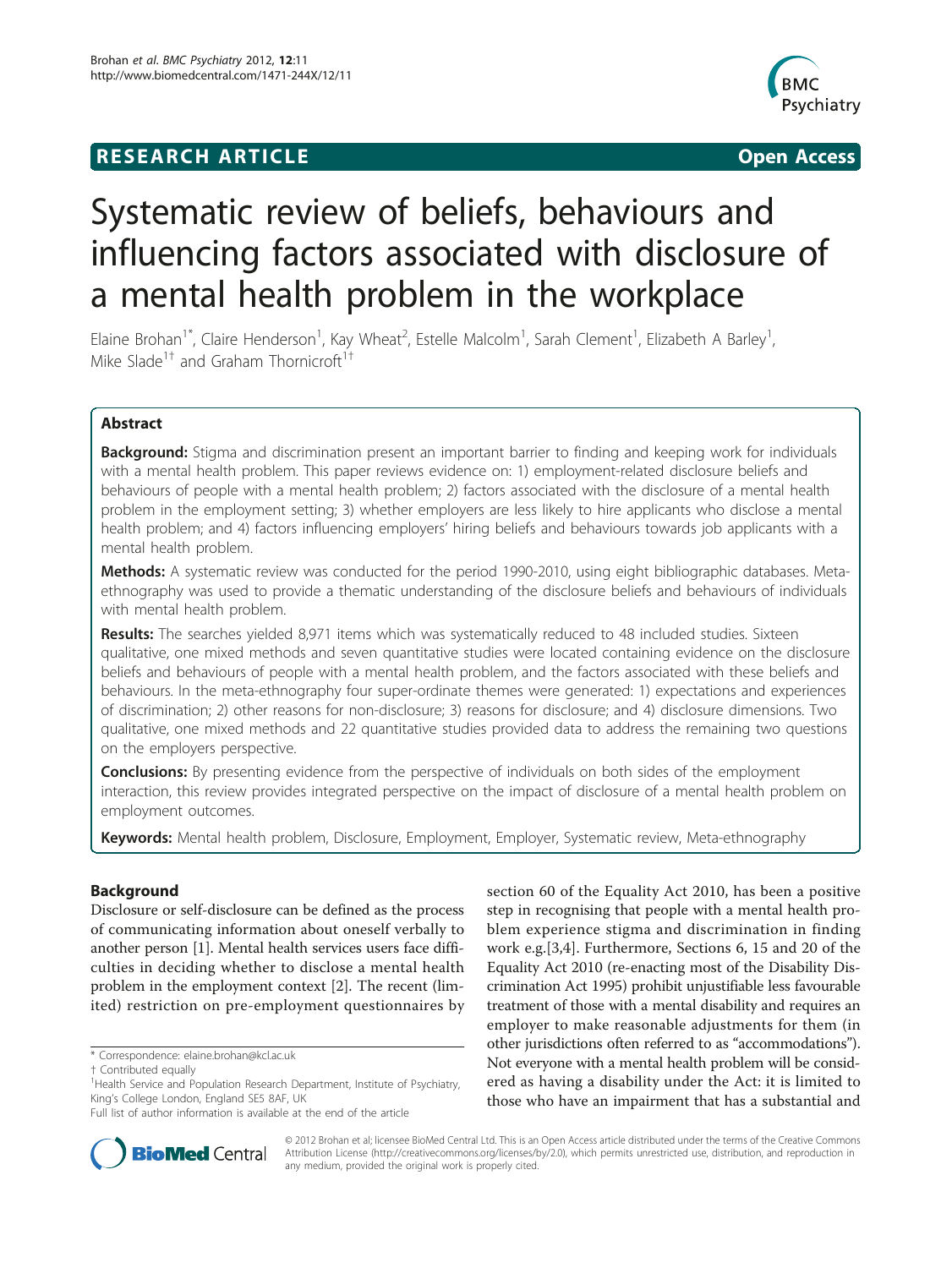long-term adverse effect on their normal day-to-day activities (section  $6(1)$  (b)) However, if there is a disability under the Act the person can only be brought within its ambit if the employer has, or could reasonably be expected to have, knowledge of the disability (section 15). Therefore, disclosure is a crucially important consideration for an employee in this situation. This recent change in legislation, along with an increased acknowledgement of the role of stigma as a barrier to work for individuals with a mental health problem, highlight the timeliness of this review.

The visibility of a stigmatised attribute is a key factor in how it influences the individual's social identity [[5](#page-11-0)]. Sources of differentness which are not immediately apparent (e.g. sexuality) have been described as discreditable identities [[6](#page-11-0)]. Mental health problems can be thought of as a concealable difference, although certain symptoms, or their behavioural manifestations, as well as medication side effects, can make mental health problems more visible and less concealable. The relative concealability of mental health problems means that these differences are often unobservable to potential employers and so job applicants and employees with a mental health problem have a level of choice regarding if and when to introduce this information.

A dichotomous view of disclosure (i.e. disclosure vs. non-disclosure) is inadequate to characterise the complexities involved in the process. Four dimensions of disclosure will be discussed in this review: 1) Voluntary or involuntary (is disclosure under the individuals control or is the illness visible in speech, behaviour or appearance); 2) Full or partial (which aspects of the illness to disclose); 3) Selectiveness (e.g. whether to disclose widely or to select individuals only); and 4) Timing of the point at which disclosure is made (e.g. at pre-employment stages or once employed).

This study aims to determine the following:

1. whether people with personal experience of a mental health problem believe that disclosing this will lead to unfavourable treatment in employment

2. factors associated with the disclosure of a mental health problem in the employment setting

3. whether employers view or treat job applicants or employees with a mental health problem less favourably than others

4. factors influencing employer's ratings of job applicants or employees with a mental health problem

## Methods

#### Information sources

Eight bibliographic databases were searched: Psychinfo (via OVID); Medline (via OVID); Cumulative Index of Nursing and Allied Health Literature (CINAHL) (via EBSCHO); International Bibliography of the Social Sciences (IBBS) (via OVID); Sociological Abstracts (via CSA); Applied Social Science Index and Abstracts (ASSIA) (via CSA); Cochrane Library and Open System for Information on Grey Literature Europe (OpenSIGLE).

#### Search strategy

The following terms were used: (Mental NEAR disorder\* OR Mental NEAR ill\* OR Psychiatric\* NEAR disabil\* OR Schizophrenia OR Bipolar OR Depression OR Anxiety) AND (Job OR Employ\* OR Work OR Interview\* OR Application OR Occupation\* OR Personnel) AND (Disclos\* OR Non-disclos\* OR Conceal\* OR Hire\* OR Accomodat\* OR Discriminat\* OR Prejudice\* OR Stigma\* OR Satisf\* OR Stress\* OR Function\*). All terms were searched using a multi purpose search (.mp) which retrieves papers which include the search term in the abstract, heading word, title, original title, MeSH subject heading and table of contents. An inclusive strategy was used to maximise the number of results obtained as relevant papers may not be routinely indexed. The search was modified for each search engine as necessary. Retrieved papers were limited to those reporting on human subjects, and to the review period 1990- August 2010. Further information on inclusion criteria are displayed in Table [1.](#page-2-0)

#### Study selection

Citations were managed using Reference Manager Version 11 [\[18\]](#page-12-0). Titles and abstracts were screened for relevance by the primary reviewer (EB); where relevance was unclear, the full text was obtained. As a reliability check, the eligibility of 10% of all located papers was checked by a second rater (EM) and agreement measured using the weighted Kappa statistic. A record of all excluded papers and the reasons for exclusion was maintained.

#### Data collection process

Data on study characteristics, findings and the methodological quality of the studies were extracted into Microsoft Word tables separately by EB and EM. The following information was extracted: 1) characteristics of study participants; 2) study design and aims; and 3) outcome measures or analysis procedures used. Any discrepancies in data extraction were discussed and resolved. At this stage, further papers were excluded if they did not help to address one of the four research questions.

#### Methodological quality of studies

For quantitative studies, quality was assessed using seven criteria adapted from relevant quality assessment tools for surveys [\[19,20](#page-12-0)]. For qualitative studies seven quality criteria were adapted from relevant guidelines [[21-23](#page-12-0)]. Studies were classified as high, moderate or low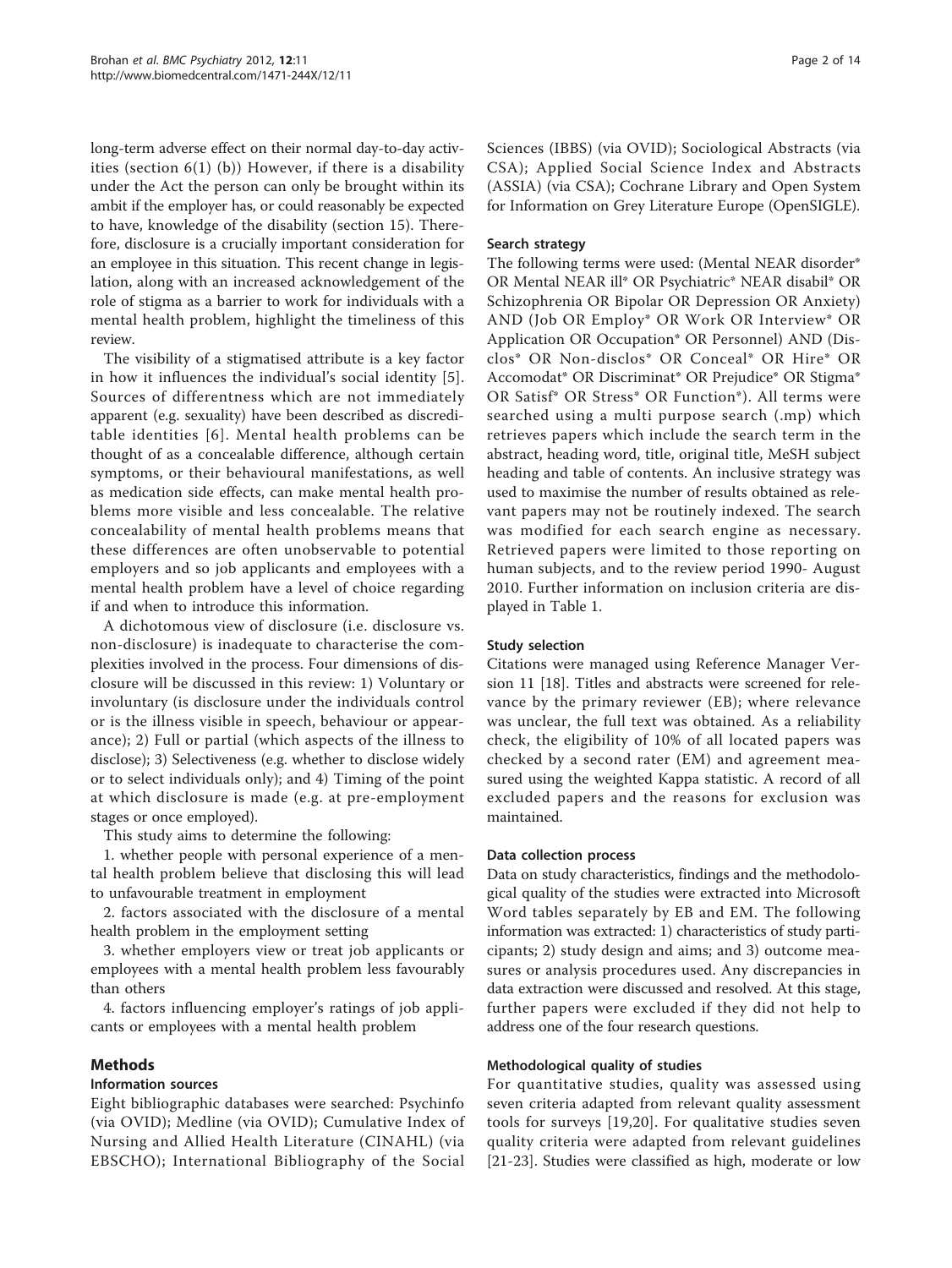<span id="page-2-0"></span>

|  |  |  |  |  | Table 1 Inclusion criteria for systematic review |  |
|--|--|--|--|--|--------------------------------------------------|--|
|--|--|--|--|--|--------------------------------------------------|--|

| Aspect of<br>interest     | Inclusion criteria for Q1 and Q2                                                                                                                                                                                                           | Inclusion criteria for Q3 and Q4                                                                                                                                                                                                                                               |
|---------------------------|--------------------------------------------------------------------------------------------------------------------------------------------------------------------------------------------------------------------------------------------|--------------------------------------------------------------------------------------------------------------------------------------------------------------------------------------------------------------------------------------------------------------------------------|
| Population                | Person with a mental health problem such as would be<br>considered disabled under the Disability Discrimination Act<br>2005.                                                                                                               | Persons involved in hiring decisions or managing individuals with a<br>mental health problem. Includes employer, HR professional, occupational<br>health professional, students or others participating in these role                                                          |
| 2. Context                | The context included voluntary or supported/sheltered<br>employment as well as competitive or paid employment.                                                                                                                             | Presents information on hiring/retaining individuals with a mental health<br>problem in voluntary or supported/sheltered environment as well as<br>competitive or paid employment.                                                                                             |
| 3. Outcome                | Provided evidence to address one of the below issues:<br>1. The disclosure beliefs of people with a mental health<br>problem<br>2. The disclosure behaviours of people with a mental health<br>problem<br>3. Factors related to disclosure | Provided evidence to address one of the below issues:<br>1. The disclosure beliefs of employers<br>2. The hiring/job short-listing behaviour of employers<br>3. Factors related to hiring/job short-listing behaviour of employers                                             |
| 4. Study<br>type          | the review                                                                                                                                                                                                                                 | Any type of study containing primary data (quantitative or qualitative). Review papers and other non-data based papers which fulfil<br>inclusion criteria 1-3 were retained and reference list were searched for relevant data-based papers, however they were not included in |
| 5.<br>Publication<br>Type | Published journal papers or journal papers in press or unpublished dissertations or reports                                                                                                                                                |                                                                                                                                                                                                                                                                                |
| 6.<br>Language            | All languages. Where an English version of the title was not available, translation was performed                                                                                                                                          |                                                                                                                                                                                                                                                                                |
| 7. Time<br>frame          | Published 1990 to August 2010                                                                                                                                                                                                              |                                                                                                                                                                                                                                                                                |

The reference lists of ten identified review papers were hand searched to identify additional papers [\[7-](#page-11-0)[17\]](#page-12-0). The reference lists of all included papers were also searched

quality based on the degree to which they fulfilled these criteria. Both qualitative and quantitative studies were classified as high quality if at least six of the seven criteria were fulfilled. Studies were considered of moderate quality if four or five of the criteria were fulfilled, and were considered to be of low quality if less than four of the criteria were fulfilled. To be rated as high or moderate quality, the criteria not fulfilled needed to be judged unlikely to alter the conclusions of the study [\[24\]](#page-12-0).

#### Data synthesis

Data from qualitative studies which addressed Q1 (Disclosure beliefs) were further synthesised using meta-ethnography. Meta-ethnography is a method that "involves" induction and interpretation and in this respect it resembles the qualitative methods of the studies it aims to synthesise" p.210 [\[25\]](#page-12-0). The aim of meta-ethnography is to synthesise qualitative research studies, using a qualitative method. The seven stages identified by Noblit and Hare were used [\[26\]](#page-12-0). This includes: 1) getting started; 2) deciding what is relevant to the initial interest; 3) reading the studies; 4) determining how the studies are related; 5) translating the studies into one another; 6) synthesising translations; and 7) expressing the synthesis. Data were managed using NVivo version 8 [[27\]](#page-12-0). The results and discussion sections of each study were entered into NVivo, and verbatim examples from each study were coded using the original codes suggested by the authors. A master list of all codes used was produced and examined for connections. The examples from each study were then coded again using a reduced list of codes. After all transcripts had been coded in this way the master list was reviewed again and structuring of super-ordinate themes and sub-themes were considered. All studies were then coded using the revised list of super-ordinate themes and sub-themes. Each sub-theme was present in at least two studies, while a minimum of one of the sub-themes of each super-ordinate theme was endorsed by 50% or more of studies (8/17 studies). In this way, the super-ordinate themes and sub-themes were reflective of the included studies.

Data from the quantitative studies which addressed Q2 (disclosure factors), Q3 (employer attitudes and behaviours) and Q4 (employer factors) was synthesised by examining the tables of extracted information. Statistically significant relationships were examined and grouped, using descriptive headings suggested by the authors, where appropriate. Due to the heterogeneity of study methodologies included, meta-analysis was not conducted.

## Results

## Study selection

The search yielded 8,971 papers, as shown in Figure [1.](#page-3-0)

Fifty-four studies were identified and included in the review. In cases where more than one identified paper reported on the same source data, the papers were presented together as one study. Four sets of two papers and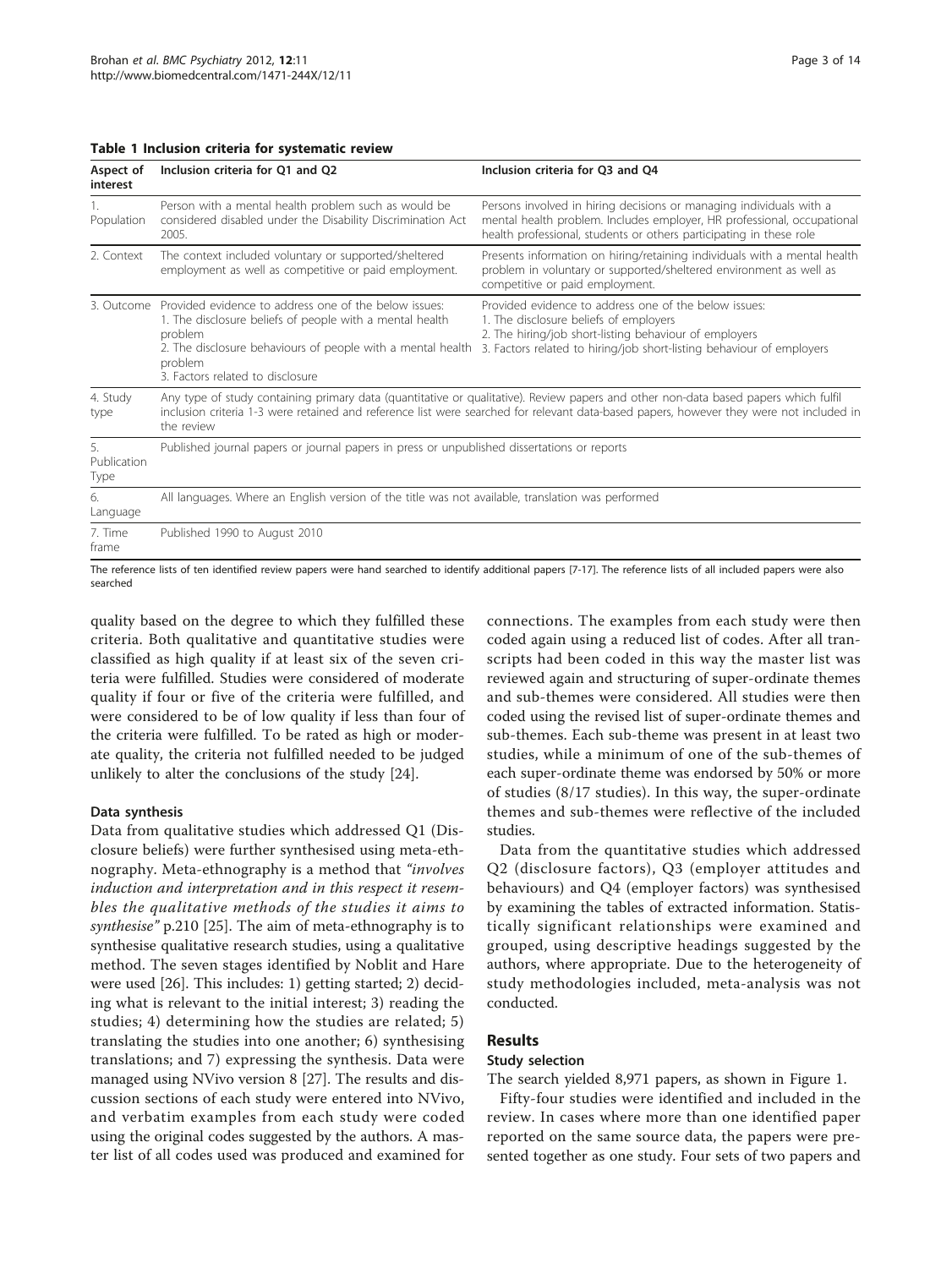<span id="page-3-0"></span>

one set of three papers were identified which reported on different aspects of the same datasets. Each set was combined and reported together as one study, reducing the included number to 48. 23 papers concerned individuals with a mental health problem, 24 concerned employers, one paper concerned both. The first and second raters made the same judgment on the inclusion status of 873 (98%) of the 895 randomly chosen papers (weighted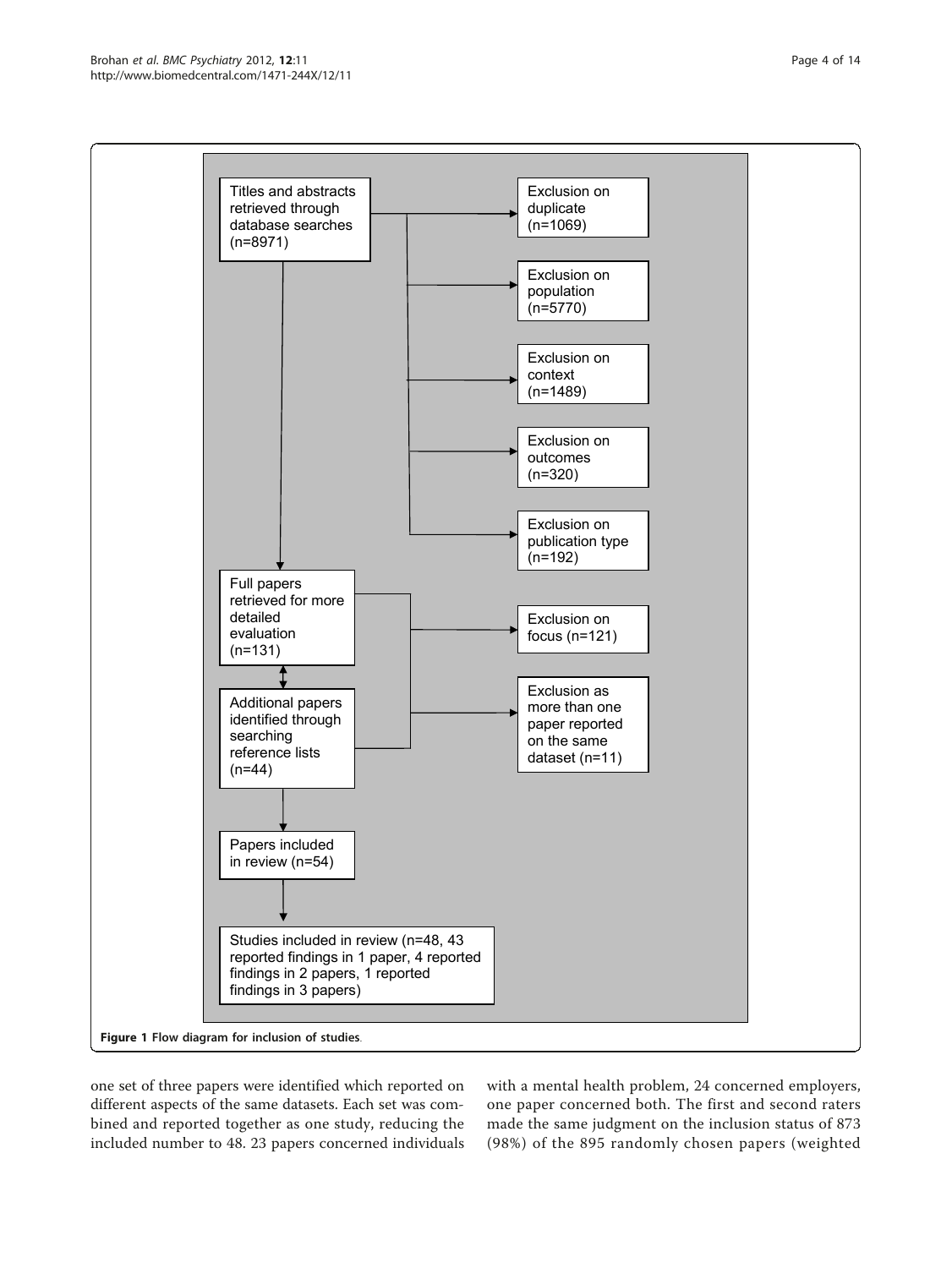kappa = 0.69,  $p < 0.001$ ), indicating an acceptable level of agreement.

Seventeen studies provided evidence on Q1 (disclosure beliefs). All were included in the meta-ethnography. Eight studies provided quantitative evidence on Q2 (disclosure factors). From these studies, five were excluded from this analysis for the following reasons: 1) One study was excluded from this section as the sample size  $(n = 20)$  was insufficient to accurately establish an association between variables [[28\]](#page-12-0); 2) two studies were excluded as data on disclosure in individuals with a mental illness were only considered jointly with that from individuals with other chronic illness [[29-31](#page-12-0)]; and 3) two studies were excluded as they provided only descriptive level data on disclosure [\[32,33\]](#page-12-0).

Of the 25 reviewed studies, 10 were included in answering Q3 (employer attitudes and behaviours). Ten studies were excluded as they did not contain information to answer this question [\[34](#page-12-0)-[43\]](#page-12-0). A further five studies were excluded as they contained descriptive but not inferential statistics [[44](#page-12-0)-[49\]](#page-12-0). Seventeen studies provided evidence to answer Q4 (employer factors). Eight studies were excluded in answering this questions as they did not contain relevant information [\[44](#page-12-0)-[46](#page-12-0),[50](#page-12-0)-[54\]](#page-12-0).

#### Evidence from individuals with a mental health problem (Q1 and Q2)

Additional file [1](#page-11-0) provides details on 16 qualitative (refs 1-16), one mixed methods (ref 17) and seven quantitative (refs 18-24) studies. The included qualitative and mixed methods studies of people with a mental health problem had an average quality rating of 5.8/7 for the 17 studies; with all but one study in this group receiving a rating of at least moderate quality (4/7 or greater). The included quantitative and mixed methods studies of people with a mental health problem had an average quality rating of 5.3/7 for the 8 studies; with all studies in this group receiving a rating of at least moderate quality (4/7 or greater).

#### Synthesis of results

## Question 1. Employment-related disclosure beliefs and behaviours of people with a mental health problem

Using methods from meta-ethnography (as described in the data synthesis section), four super-ordinate themes were generated: 1) Expectations and experiences of discrimination; 2) Other reasons for non-disclosure; 3) Reasons for disclosure; and 4) Disclosure strategies. Each theme is discussed below with reference to quantitative literature on the topic, where relevant. Table [2](#page-5-0) displays examples of quotes used to support each subtheme and the frequency of endorsement of super-ordinate and sub-themes.

## 1. Expectations and experiences of discrimination

This super-ordinate theme was represented in 14 studies. There are six constituent sub-themes: 1) wouldn't be hired if disclosed; 2) unfair treatment in the workplace; 3) would lose credibility in eyes of others; 4) legislation does not provide protection; 5) gossip; and 6) rejection. The subtheme 'wouldn't be hired if disclosed' represents the belief that a person would be treated unfavourably in finding work, if their mental health problem was known about'. Treated unfairly in the workplace' refers to beliefs or experiences of receiving less favourable treatment. This included a lack of benefits and reduced promotion prospects. Not wanting to be treated differently [[70](#page-13-0)] and feeling stigmatised in the workplace [\[32](#page-12-0)] were represented in the quantitative literature. In the study by Lee and colleagues, 2007, 40.1% of participants with schizophrenia reported that their employers showed dissatisfaction with their taking sick leave [[33\]](#page-12-0). 'Would lose credibility in eyes of others' describes beliefs or experiences of feeling devalued or undermined in the workplace as a result of others knowing about a mental health problem. With this loss of credibility comes a lowering of expectations about one's capacity to perform well in the job. The sub-theme 'legislation does not provide protection' refers to the belief that relevant anti-discrimination legislation is either personally irrelevant, or ultimately unsuccessful, in preventing discrimination. 'Gossip' represents beliefs or experiences that the person would become a target for gossip, if their illness was known. 'Rejection' describes beliefs or experiences of being rejected or ostracised in the workplace because of one's mental health problem. This was represented in four studies. Isolation from co-workers and breakdown of relationships were given as reasons for non-disclosure in the quantitative literature [\[70\]](#page-13-0).

2. Other reasons for non-disclosure This super-ordinate theme was represented in eight of the included papers. There are four constituent sub-themes: 1) passing; 2) illness as private; 3) job with natural adjustments; and 4) others don't want to know. Passing refers to the processes of keeping a stigmatised identity successfully concealed. It originates from Goffman's work on the topic [[6\]](#page-11-0). Passing can allow an individual to be treated the same as anyone else in the workplace. This sub-theme was represented in four studies. 'Illness as private' refers to the belief that information about mental illness is deeply personal and too intimate to share with individuals in a workplace setting. This was coded in four studies. Participants described having jobs which were highly compatible with their illness or jobs with natural adjustments. For some this involved working in a role in which having personal experience of a mental health problem was advantageous e.g. in mental health advocacy or support work. For others, the job was suitable as it offered the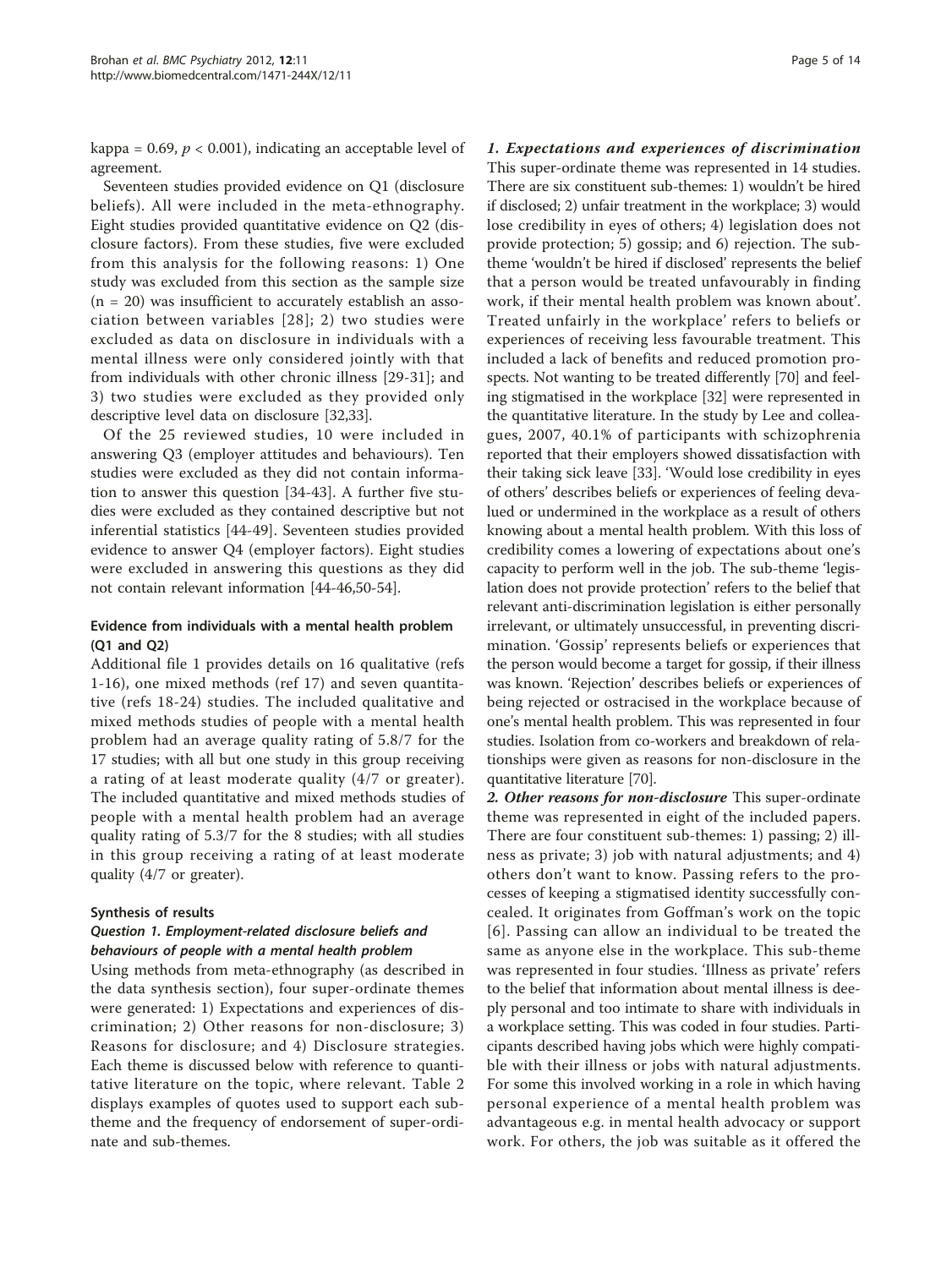<span id="page-5-0"></span>

| Table 2 Frequency of themes identified in the narrative synthesis of qualitative evidence |  |  |  |
|-------------------------------------------------------------------------------------------|--|--|--|
|-------------------------------------------------------------------------------------------|--|--|--|

| Themes identified                                                                         | Example                                                                                                                                                                                                                                                                                                |  |  |  |
|-------------------------------------------------------------------------------------------|--------------------------------------------------------------------------------------------------------------------------------------------------------------------------------------------------------------------------------------------------------------------------------------------------------|--|--|--|
| 1. Expectation s and experiences of discrimination ( $n = 14$ studies)                    |                                                                                                                                                                                                                                                                                                        |  |  |  |
| 1.1. Wouldn't be hired $(n = 8)$<br>Study numbers = 1, 2, 3, 4, 7, 9, 14, 17              | "I don't think you'd get a foot in through the door that way. You wouldn't get taken on in the first place if you told them you had a big mental history"<br>[55]                                                                                                                                      |  |  |  |
| 1.2. Unfair treatment in workplace ( $n =$<br>4)<br>Study numbers = $1, 2, 4, 5$          | "Because every time I go for a promotion interview, I'm always passed up. It's happened about 30 times by now There's some kind of inherent risk<br>involved. "We don't want to promote her-too much time off"" [56]                                                                                   |  |  |  |
| 1.3. Would lose credibility in eyes of<br>others $(n = 3)$<br>Study numbers = $2, 4, 11$  | "I can probably lose my credibility, but they wouldn't perhapsthat's something that they would just store away in their mind and not discuss. Well<br>certainly not in front of me, maybe with others. And they would just put on a front of not disclosing any hypocrisy, I suppose" [57]             |  |  |  |
| 1.4. Legislation does not provide<br>protection ( $n = 3$ )<br>Study numbers = $3, 4, 17$ | "[They] will find reasons apart from the disability for discriminating against potential employees if they know about the disability" "I would never, ever let<br>on. I would make sure I had a good story for any time (such as gaps on a resume) that I might be asked about" [58]                   |  |  |  |
| 1.5. Gossip ( $n = 4$ )<br>Study numbers = $3, 12, 13$                                    | "I felt that people [at work] weregetting together and saying'you mustn't talk to her'and I don't think that's me being paranoid I think that's the way it<br>was" [59]                                                                                                                                |  |  |  |
| 1.6. Rejection ( $n = 4$ )<br>Study numbers = $6, 11, 14, 16$                             | "I've had friends at work and have told them because I thought they were friendsand it's like there's something scary about me, or, you know, I was<br>diseased and it might be catching" [60]                                                                                                         |  |  |  |
| 2. Other reasons for non-disclosure ( $n = 8$ studies)                                    |                                                                                                                                                                                                                                                                                                        |  |  |  |
| 2.1. Passing $(n = 4)$<br>Study numbers = $2, 6, 13, 15$                                  | "I don't go out and advertise myself as having a disability. I like being able to keep it hidden when I choose. I do run into problems, from time to time,<br>when I then hear people talk about their true feelings about people with mental illness, and they don't know I've got one" [56]          |  |  |  |
| 2.2. Illness as private ( $n = 4$ )<br>Study numbers = $1, 2, 5, 17$                      | "There's the whole thing about disclosureI have to say that I was very privatethat's like, " it's none of their businessYou've got to balance privacy with<br>accommodation"" [61]                                                                                                                     |  |  |  |
| 2.3. Job with natural adjustments ( $n =$<br>4)<br>Study numbers = $1, 2, 4, 6$           | "Some jobs that I has really had the natural accommodations built into them. One was I was developing x-ray films and I was in a dark room and they 'd<br>be sending these films to me and I'd be by myself most of the day, and I felt that was a great job because I didn't have that pressure" [62] |  |  |  |
| 2.4. Others don't want to know $(n = 2)$<br>Study numbers = 4, 6                          | "other people were off with back injuries, stubbed their big toe, whatever, but when I came back for being on, well you know, I'd say it was depression or<br>whatever, no one wanted to talk about it and I felt further alienated" [60]                                                              |  |  |  |
| 3. Reasons for disclosure ( $n = 12$ studies)                                             |                                                                                                                                                                                                                                                                                                        |  |  |  |
| 3.1. Role model for others ( $n = 2$ )<br>Study numbers = 4, 12                           | "I like to think I've changed people's attitudesI'd just explain to them what it were like. I said "this is what it were like for me' I said 'everyone 's not the<br>same'! said 'I'm not dangerous or anything or' the only things they hear about are the ones on the news" [59]                     |  |  |  |
| <b>Themes identified</b>                                                                  | Example                                                                                                                                                                                                                                                                                                |  |  |  |
| 3.2. To gain adjustment $(n = 3)$<br>Study numbers = $1, 4, 17$                           | "Well I sort of feel like what's the point in disclosing, you have nothing to gain. (Laughs) I meanI don't feel like I have anything to gain, especially during<br>the job interview" [28]                                                                                                             |  |  |  |
| 3.3. Positive experience of disclosure (n<br>$= 5$<br>Study numbers = $4, 6, 9, 13, 14$   | "It came up in one of our meetings I don't know why it came up but it came up and I mentioned it and she said 'Oh thank you for disclosing that', you<br>know, 'I appreciate that" [63]                                                                                                                |  |  |  |
| Study numbers = $4,11,13$                                                                 | 3.4. To obtain emotional support (n = 3) "A bit of understanding about how you might be feeling. A bit of making allowances for the fact that today you don't feel good or today is a bad day for<br>you or you have a good reason for not being happy today" [57]                                     |  |  |  |
| 3.5. To be honest $(n = 2)$<br>Study numbers = $2,11$                                     | "Oh just to be able to be honest and have people's understanding of what it is to have any form of mental illness it comes back to how you're brought<br>up, community attitudes and values, basic morals, and that part of your personality. I think it's more personal than a group thing" [57]      |  |  |  |
| 3.6. To explain behaviour ( $n = 7$ )<br>Study numbers = $3,6,9,11,13,14,16$              | "People used to make fun of it that I would come in so late in the morning. (I was) very well respected for my work, but, it began to be this problem of,<br>'(respondent's name) is great, but why is he coming in at 10 o clock in the morning? Or 11 o clock?"'[60]                                 |  |  |  |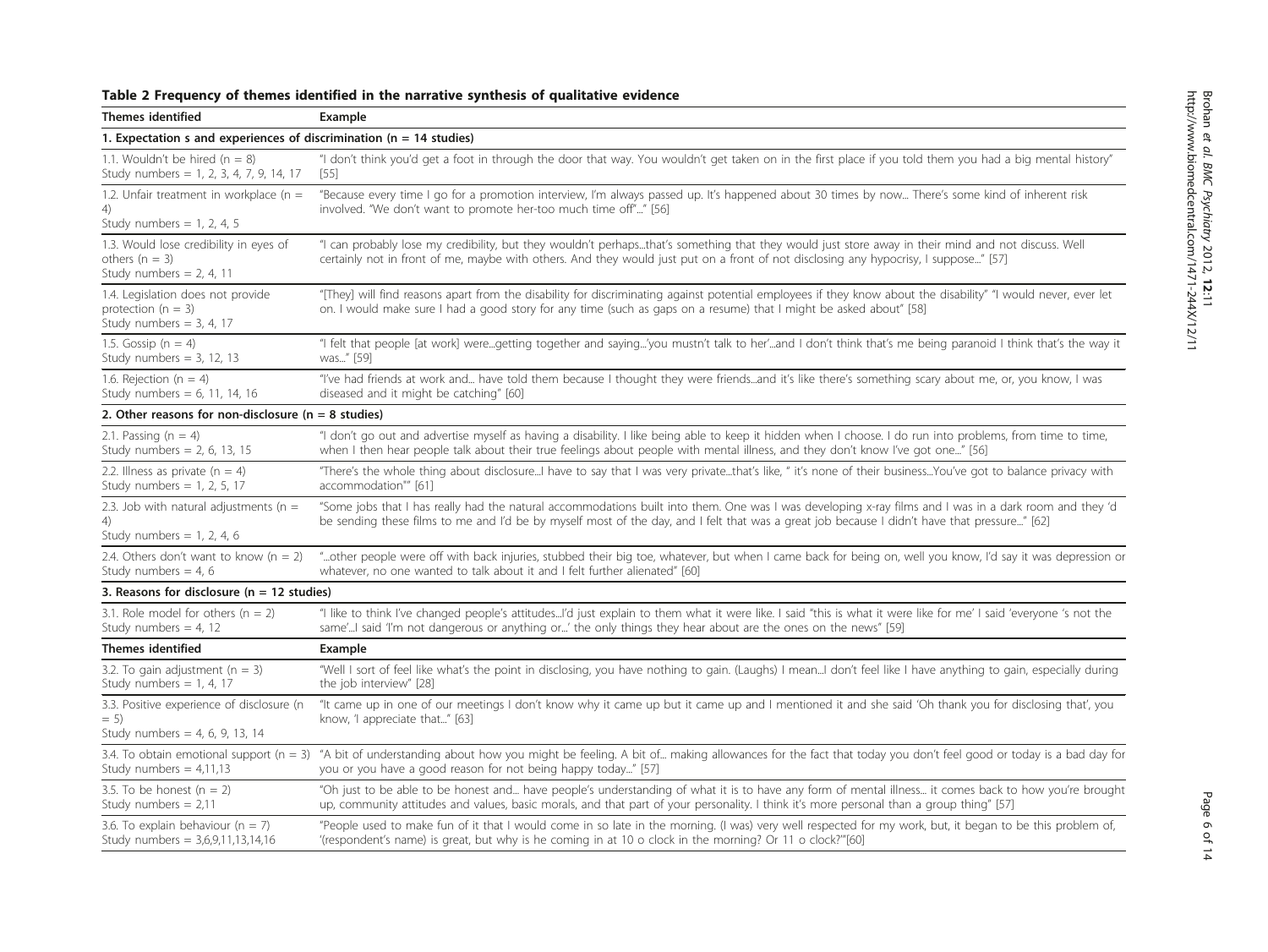## Table 2 Frequency of themes identified in the narrative synthesis of qualitative evidence (Continued)

| 3.7. Stress of concealing ( $n = 4$ )<br>Study numbers = $2,4,9,13$           | "I think to myself, you are ashamed of this, or you're worried about what people will think of you, because you have to invent this thing. Inventing it<br>creates stress and it is using your mind to concoct all these things when it would be so much better to say, "you know what? I cannot do this because I<br>have agoraphobia"" [56] |  |  |  |
|-------------------------------------------------------------------------------|-----------------------------------------------------------------------------------------------------------------------------------------------------------------------------------------------------------------------------------------------------------------------------------------------------------------------------------------------|--|--|--|
| 4. Disclosure dimensions ( $n = 9$ studies)                                   |                                                                                                                                                                                                                                                                                                                                               |  |  |  |
| 4.1. Selective disclosure ( $n = 2$ )                                         | "I think that what influences the decision is a pre-judgment on my part about the person, about their ability to hear me, so I'll like make a quick                                                                                                                                                                                           |  |  |  |
| Study numbers $= 1.3$                                                         | assessment if you will if there is anything about the person or the environment that is like could be oppressive or judgmental" [62]                                                                                                                                                                                                          |  |  |  |
| 4.2. Partial disclosure $(n = 5)$                                             | "Believe it or not, I've been on the job for seven months, and they do not know I have schizophrenia. They do not know I have a mental illness. They do                                                                                                                                                                                       |  |  |  |
| Study numbers = $1,3,6,7,14$                                                  | know I have diabetes" [64]                                                                                                                                                                                                                                                                                                                    |  |  |  |
| 4.3. Inadvertent disclosure $(n = 4)$                                         | "I'm a manic-depressive, so my manic state would go higher up and I'd be working constantlyit brought a lot of stress when they fired me, they knew                                                                                                                                                                                           |  |  |  |
| Study numbers = $2,3,4,14$                                                    | they knew all along because I was hyper. They knew that they were going to let me go" [56]                                                                                                                                                                                                                                                    |  |  |  |
| 4.4. Strategically timed disclosure ( $n =$<br>3)<br>Study numbers $= 3.5.10$ | "I just want to be known as me, you knowand until I feel more secure or confident that my peers wouldn't treat me as a different person, then I won't<br>share that information in the workplace" [57]                                                                                                                                        |  |  |  |

Study numbers: 1 = [[62\]](#page-12-0), 2 = [[58](#page-12-0)], 3 = [\[56](#page-12-0)], 4 = [\[65](#page-12-0)], 5 = [[61\]](#page-12-0), 6 = [[60\]](#page-12-0), 7 = [[66\]](#page-12-0), 8 = [[67](#page-12-0)], 9 = [\[55](#page-12-0)], 10 = [[68\]](#page-12-0), 11 = [[57\]](#page-12-0), 12 = [\[59\]](#page-12-0), 13 = [\[63](#page-12-0)], 14 = [[69](#page-12-0)], 15 = [[64\]](#page-12-0), 16 = [\[54\]](#page-12-0), 17 = [\[28](#page-12-0)]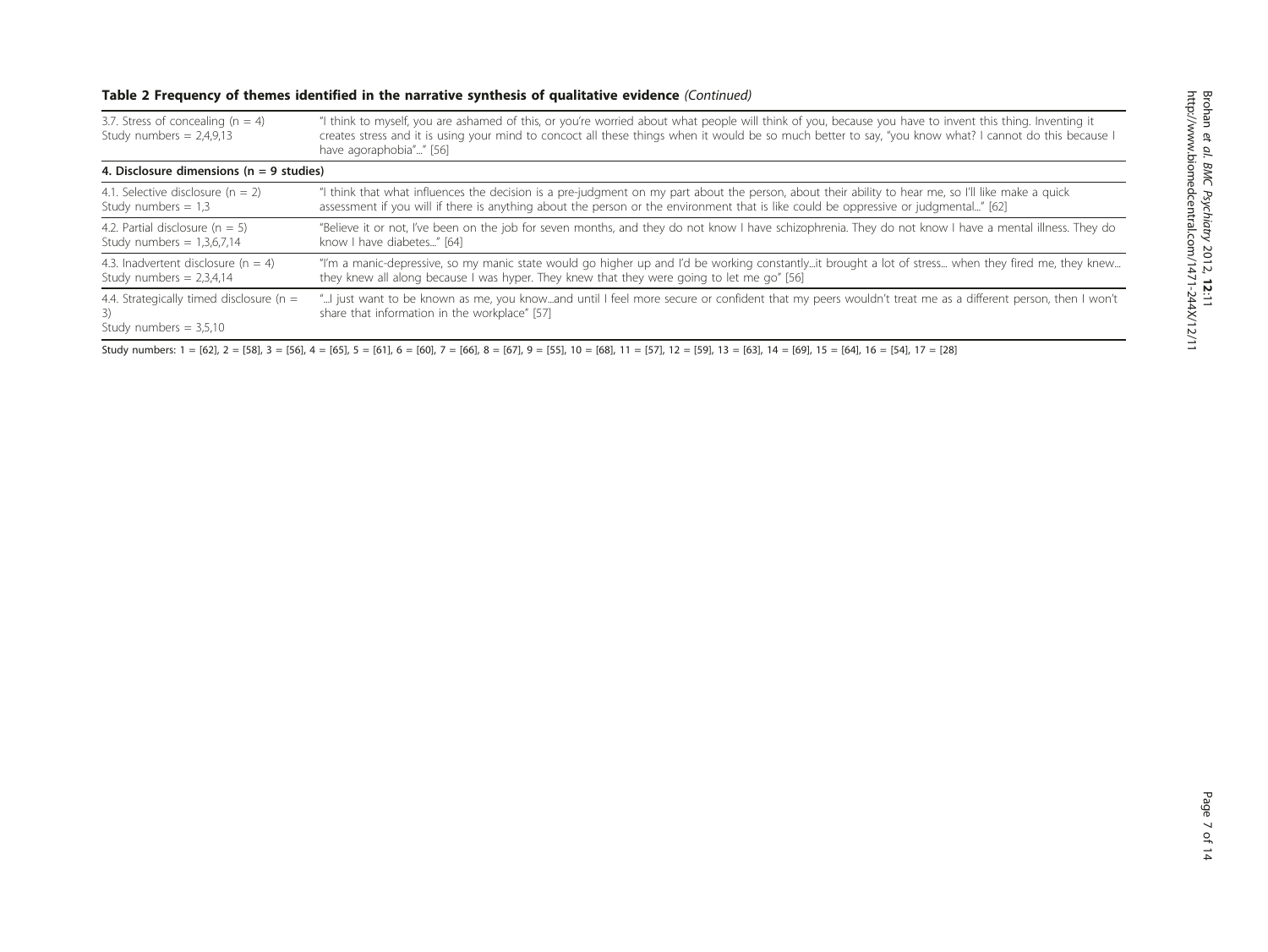flexibility to work at home or was well suited to the skills of the individual. The final subtheme 'others don't want to know' represents the belief that people do not want to talk about mental illness and that telling others is a source of burden to the that person.

3. Reasons for disclosure This super-ordinate theme was represented in 12 studies. There are seven constituent sub-themes: 1) role model for others; 2) to gain adjustments; 3) positive experience of disclosure; 4) to obtain support; 5) to be honest; 6) to explain behaviour; and 7) concealing as stressful. The sub-theme 'role model for others' represents the beliefs that disclosure allows a person to educate others about mental illness and to be a role model for other individuals who are in a similar situation. This was particularly relevant for those who worked in positions within mental health services. Disclosure allows a person to request adjustments in the workplace. The sub-theme of 'to gain adjustments' also included those who indicated that they had no reason to disclose as they did not require any adjustments. Disclosure to gain an adjustment in the workplace (e.g. time off to attend medical appointments, change in work duties) was reported in the included quantitative studies [[29,30](#page-12-0),[71\]](#page-13-0). The belief that it is best not to disclose if no adjustments are required was also represented in this literature. The subtheme 'positive experience of disclosure' included times when individuals reflected on positive experiences of disclosure e.g. if the recipient was understanding or made a reciprocal disclosure. The subtheme 'to obtain emotional support' represents beliefs or experiences of obtaining support as a result of disclosure. This is presented as separate from formal adjustments in the workplace. The validity of this sub-theme is supported by the findings of Munir and colleagues (2005) who suggest that the belief that receiving support from a line manager in relation to a chronic illness is important was a significant independent predictor of disclosure in the workplace [\[29](#page-12-0)].

The sub-theme 'to be honest' represents beliefs including fear that lack of honesty could lead to dismissal as well as wanting to be proud of one's identity as a person with a mental health problem. For some participants disclosure was necessary to explain unusual behaviour or to stop colleagues from attributing unusual behaviour to attributes which were considered more stigmatising than mental illness e.g. taking illegal drugs. This was coded seven times. The difficulties that arise if a person does not explain their behaviour are also represented in this sub-theme. Lee and colleagues, 2006, provide quantitative evidence on this theme. In their Hong Kong study, 36% of the 320 participants reported being mistaken as lazy due to the side effects of psychotropic medication and 20% reported being mistaken as a drug addict due to medication side effects. The sub-theme 'stress of concealing' represents concealing a mental health problem in the workplace as a stressful experience. The experience of constructing a 'cover story' to explain unusual behaviour is described as a source of shame and an energy draining activity. This sub-theme was represented in four studies.

4. Disclosure dimensions This super-ordinate theme was represented in nine papers. There are four constituent sub-themes: 1) selective disclosure; 2) partial disclosure; 3) inadvertent disclosure; and 4) strategically timed disclosure. The sub-theme 'selective disclosure' represents using or wishing to use selective disclosure strategies. 'partial disclosure' represents occasions where individuals disclosed highly selective information about their illness e.g. disclosing 'I have an illness' or 'I have a mental illness', without further information on the specific condition. As mentioned in the introduction, this can also encompass choosing to disclose a different illness e.g. depression when the diagnosis is schizophrenia, or disclosing only a physical illness when co-morbid physical and mental illnesses are present. 'inadvertent disclosure' represents accidental disclosure, brought about either by visible symptoms or carelessness such as blurting out something regarding illness. The quantitative literature discusses symptoms of illness or hospitalisation as sources of inadvertent disclosure [[29,30,33](#page-12-0),[70,71\]](#page-13-0). The final sub-theme 'strategically timed disclosure' describes waiting until a point at which the person feels secure in their position, or with their colleagues, before disclosure.

## Question 2. Factors associated with disclosure of a mental health problem in the employment setting

An increased likelihood of disclosure was significantly associated with the following factors:

1. Gender. Banks and colleagues found that women were significantly less likely to disclose than men, in the context of supported employment [[71\]](#page-13-0)

2. Type of supported employment approach. Participants on the Diversified Placement Approach reported more disclosure to supervisors and co-workers than those on Individual Placement and Support Programme [[72\]](#page-13-0)

3. Emotional support. Higher rates of disclosure to supervisors and co-workers were associated with higher perceived emotional support [\[72\]](#page-13-0)

4. Familiarity with legislation. Increasing level of familiarity with the ADA was a significant predictor of disclosure [[70](#page-13-0)]

5. Having ever received state or disability benefits. Having ever received state or disability benefits was a significant predictor of disclosure [\[70](#page-13-0)]

6. Primary diagnosis. Those who had a mood disorder were significantly less likely to disclose than those with schizophrenia [\[71](#page-13-0)]

7. Severity and management of symptoms at work. Those who displayed no symptoms at work were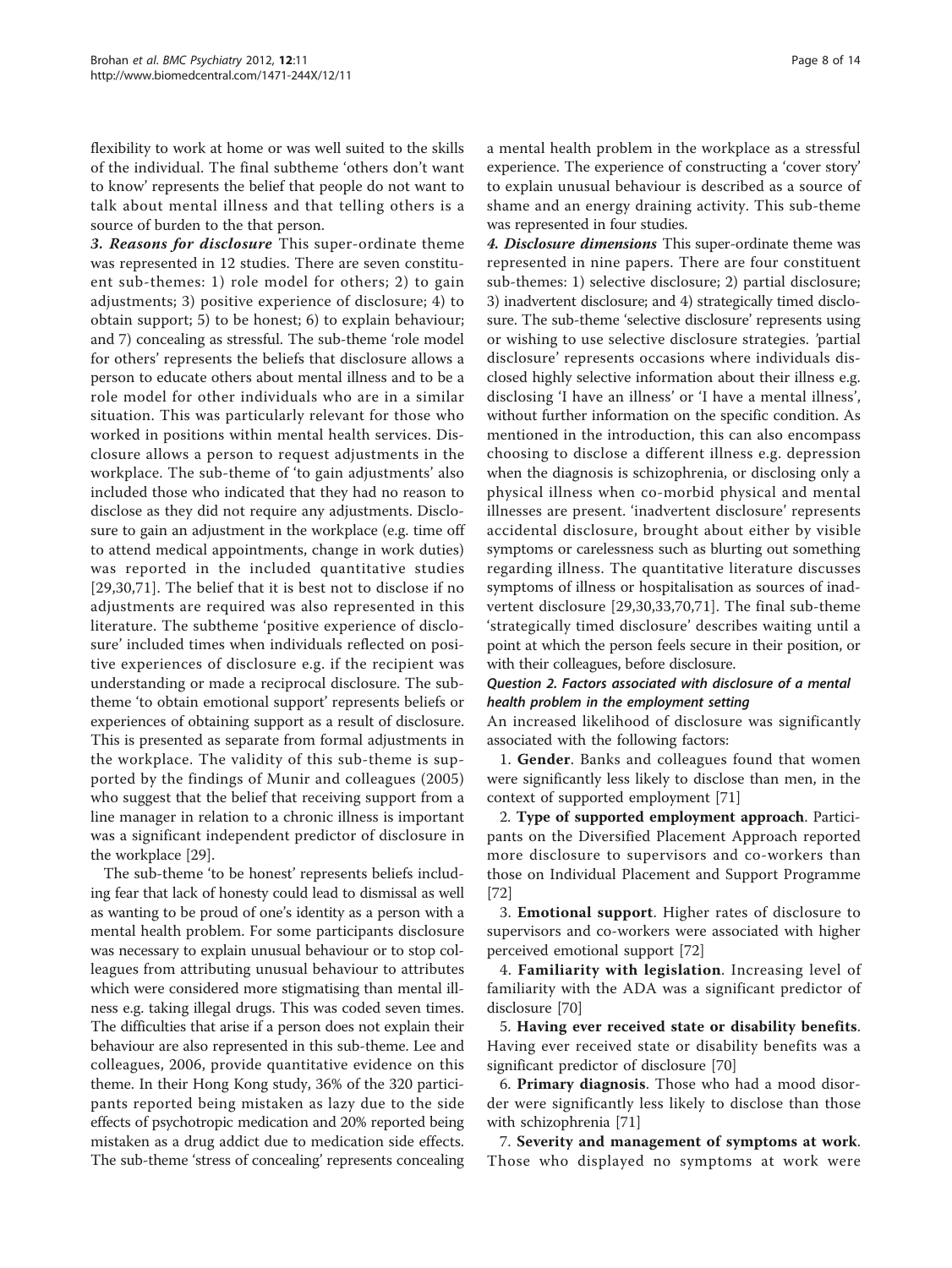significantly less likely to have disclosed their illness [[71](#page-13-0)]. Increasing duration of psychiatric medication use and decreasing level of capacity to regulate work in accordance with psychiatric condition were significant independent predictors of disclosure [[70\]](#page-13-0)

8. Work setting. Working in a mental health setting rather those in health/social services or technical/business/educational settings was a significant independent predictor of disclosure [\[70](#page-13-0)]

9. Work related concerns. Concern about losing one's job, feeling pressure to fit in and decreasing level of confidence about maintaining professional status, were all significant independent predictors of disclosure [\[70\]](#page-13-0).

These data provide limited information on the factors associated with disclosure of a mental health problem in the employment setting. Two studies used unvalidated surveys, two were conducted in supported rather than mainstream employment contexts, and all were undertaken in one country (USA). The applicability of the findings in relation to the English context is not established. Overall, no strong quantitative evidence was found to support the relationship between disclosure and additional variables.

#### Evidence from employers (Q3 and Q4)

Two qualitative, one mixed methods and 22 quantitative  $(n = 25)$  studies provided data for Q3 (Employers attitudes and behaviours) and Q4 (Employer factors). Information on these studies is presented in Additional file [2](#page-11-0). The three included qualitative and mixed methods studies of employers received an average quality rating of 6/7, with all receiving a rating of at least moderate quality (4/7 or greater). The 23 included quantitative and mixed methods studies of employers received an average quality rating of 5.7/7, with all receiving a rating of at least moderate quality.

#### Synthesis of evidence

#### Question 3. Are employers less likely to hire an applicant who discloses a mental health problem

In eight of the ten included papers, applicants with mental health problems were rated as less employable than either a candidate with a physical disability or a candidate with no disability in the following circumstances:

1. An applicant with a mental health problem (depression) was rated as significantly lower in suitability than an applicant with no known disability [\[73\]](#page-13-0)

2. Applicants with depression were significantly less likely to be appointed compared with an applicant with a history of diabetes [[74\]](#page-13-0)

3. Applicants with back injury were rated more favourably in terms of expected job performance than those with a mental illness [[75\]](#page-13-0)

4. An applicant without a disability (single mother) received a significantly higher employability rating than the applicants with disabilities (acquired brain injury or schizophrenia). There was no significant difference between the two disability conditions in terms of employability [\[50](#page-12-0)]

5. A wheelchair using applicant was 7 times more likely to be hired than an applicant with a mental health problem (on medication for anxiety and depression) [[76\]](#page-13-0). Previously depressed candidates were rated significantly less favourably in terms of recommendation for hiring than those with no disability [[77\]](#page-13-0)

6. There was a significant difference in positive responses (i.e. invitation to interview) for those who did not disclose a disability compared with those who disclosed depression [\[51\]](#page-12-0)

7. There was a significant difference in employers attitudes to employing people with mental disabilities compared with physical disabilities [\[52](#page-12-0)]

In two papers no significant differences were found between applicants with a mental illness, physical illness or no illness:

1. There were no significant differences on hiring recommendations, competence, starting salary, activity and potency for applicants with paraplegia, epilepsy, depression or no disability [[78](#page-13-0)]

2. There was no significant difference in hiring decisions by extent of disclosure (none, brief, detailed) or disability type (psychiatric, physical) [[79](#page-13-0)]

Overall, the weight of evidence suggests that disclosure of a mental illness places job applicants at a disadvantage in securing employment compared to applicants with a physical disability or no disability. There are however, questions of validity in accepting this evidence as it is largely based on employer rating of vignettes as part of a survey study [\[41,50,52,](#page-12-0)[74,76\]](#page-13-0), or else participation in an experimental exercise [[73,75,77,78\]](#page-13-0). There is limited information on how vignette responses or behaviour in a controlled experimental situation correspond to real life behaviour. In one included study experimentally manipulated job applications were sent in response to real job adverts [[51\]](#page-12-0). The findings of this study are however limited due to insufficient reporting of statistics.

## Question 4. Which factors influence employers' hiring beliefs and behaviours towards job applicants with a mental health problem

Factors are presented in four groupings: 1) job characteristics; 2) employer characteristics; 3) job applicant characteristics; and 4) organisational/interview related characteristics. Non-significant findings are not presented unless they proved contradictory evidence to another study reporting a significant finding.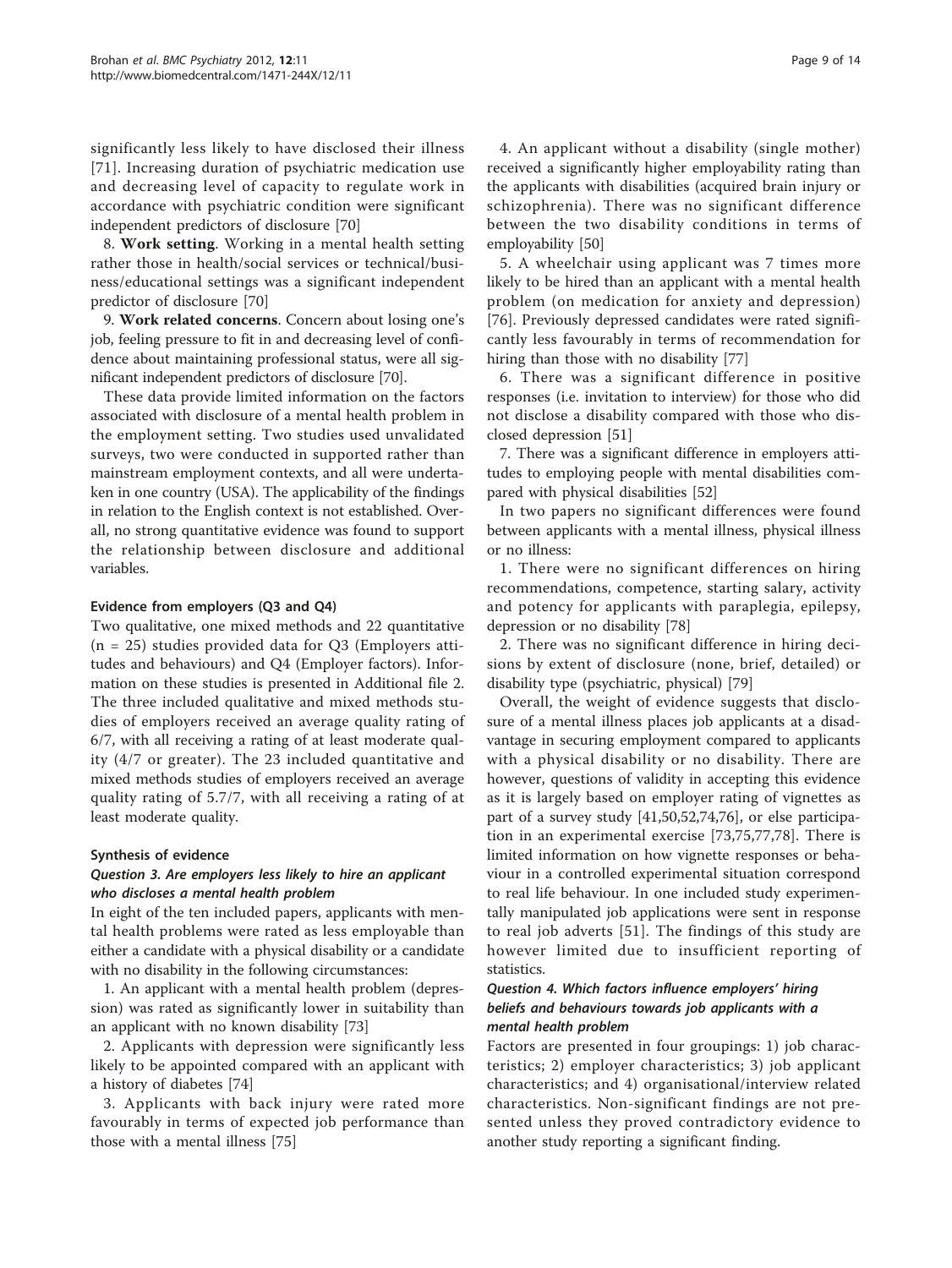1. **Job characteristics** *Job industry*. There were significant differences by industry classification in hiring concerns. Social Services employers had significantly lower concerns regarding symptoms than employers in the transportation, communication and utilities industry. Social services employers also had the highest proportion of having a company policy towards hiring people with disabilities [[40](#page-12-0)].

Level of responsibility. The perceived likelihood of success in employment was influenced by the position for which the person was applying, with the difference for 'executive' applicants being greater than for 'clerical' or 'manual' positions [[74\]](#page-13-0).

2. Employer characteristics Previous experience of employing someone with a mental illness. Employers who had previous experience of hiring people with a mental health problem expressed lower concerns regarding the work performance and administrative performance of individuals with a mental health problem [[40\]](#page-12-0). Employers with positive experience of employing individuals with mental illness were more willing to hire a person with mental illness [[37](#page-12-0)]. Motivation to employ people with a psychiatric disability was significantly associated with prior experience of employing people with psychiatric disabilities [[41\]](#page-12-0).

Employer knowledge of disability legislation. Receiving formal information about the Americans with Disabilities Act (ADA), was significantly associated with compliance with the ADA in hiring decisions [\[47,48](#page-12-0)]. Hazer and Bedell alternatively found that participant ADA knowledge and attitude were not significantly related to applicant suitability ratings [[73](#page-13-0)].

Level of social contact with people with mental illness: As the person with a mental health problem closest to the participant moved from 'self/close other' to 'distant other' the likelihood of having experience of employing someone with a mental health problem reduced. As it moved from 'self/close other' to 'nobody known/don't know' the likelihood was further reduced [[42\]](#page-12-0).

Employer personality. Those with high right-wing authoritarianism rated an applicant with schizophrenia as significantly less employable than the control candidate (no disability) [[38](#page-12-0)].

Traditionalism. There was a significant relationship between level of traditionalism and willingness to employ a person with a mental illness [\[36](#page-12-0)]. Traditionalism was categorised as high, moderate (transitional) or low (modern).

3. Job applicant characteristics Whether adjustments are required. Applicants who requested an alteration of working hours were rated as significantly less suitable than those who did not [\[73](#page-13-0)]. Further information provided by Jackson and colleagues (2000) suggests that employers were concerned whether adjustments would be cheap and/or non-disruptive vs. expensive and disruptive. Knowledge of ADA predicted willingness to implement cheap/non disruptive adjustments while knowledge and attitude were both significantly associated with willingness to implement expensive/disruptive adjustments [[39\]](#page-12-0).

Gender of applicant. Male applicants with a disability were rated more favourably than female applicants with a disability on potency salary and activity in a supervisory job condition (office manager) while women were rated more favourably than men in a non-supervisory position (telephone salesperson) [[78](#page-13-0)].

Diagnosis type. 54% of employers would never/occasionally employ someone who was currently depressed, 66% would occasionally/never employ someone with schizophrenia and 73% someone with alcoholism. There was a significant difference in these proportions [\[49\]](#page-12-0).

4. Organisational/interview related characteristics Geographical location. Employers from Beijing mentioned 'not ever hiring people with a mental illness' more frequently than employers from Chicago or Hong Kong [[35](#page-12-0)]. Location may be a proxy measure of other organisational characteristics such as the availability of employer resources

Organisation size. Large organisations were significantly more likely to employ current mentally ill people [[49\]](#page-12-0).

Interview technique. There was a significant positive association between using an interview technique with supplied benchmark answers for raters and positive hiring recommendation [\[77](#page-13-0)].

Significant relationships were reported between likelihood of hiring and a number of characteristics related to: 1) job characteristics; 2) employer characteristics; 3) job applicant characteristics and 4) organisational/interview related characteristics. However, it must be again cautioned that likelihood of hiring is a hypothetical variable based on experimental participants or completing a vignette based survey.

#### **Discussion**

This review is timely because of recent legislative developments. Under the Equality Act 2010 there will be no disability discrimination if the employer does not know, or could not reasonably be expected to know about the disability. Not all people with mental health problems are disabled within the meaning of the Act, but establishing a disability discrimination case is the only significant route by which such an employee can challenge their employer's or potential employer's actions. This review synthesises what is currently known about this topic by considering literature from the perspective of both employers and individuals with a mental health problem. Available evidence was presented in relation to four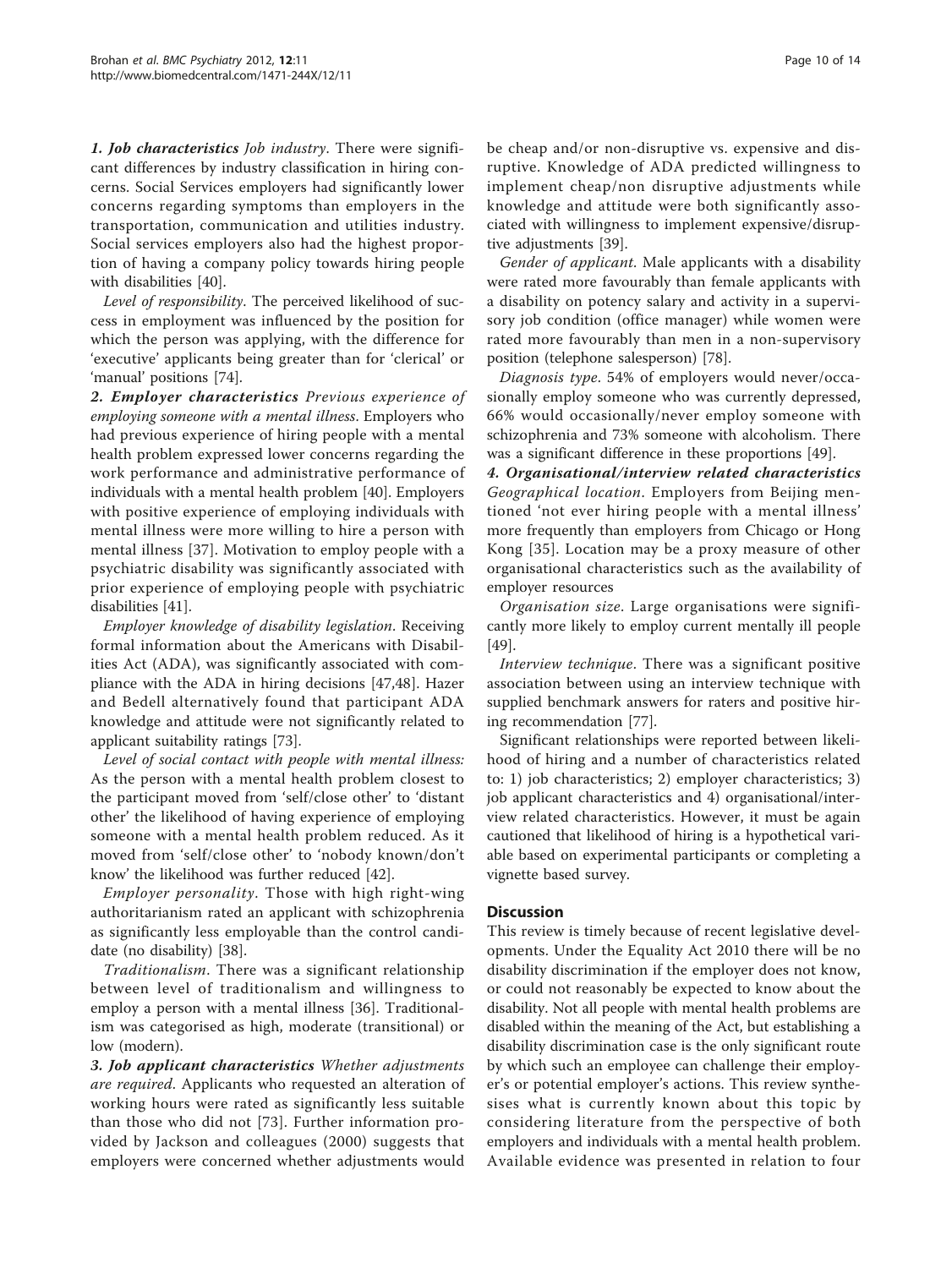issues: 1) the employment-related disclosure beliefs and behaviours of people with a mental health problem; 2) the factors associated with the disclosure of a mental health problem in the employment setting; 3) whether employers are less likely to hire applicants who disclose a mental health problem; and 4) the factors influencing employers' hiring beliefs and behaviours towards job applicants with a mental health problem.

The meta-ethnography presents a framework for considering disclosure beliefs and behaviours. It emphasises the complexity of disclosure decisions and the key role of stigma and discrimination. Limited information was located on the factors associated with disclosure of a mental health problem in the employment settings. A number of significant factors were presented, however the reliability of these findings was not conclusive, as discussed in the results section. There was evidence to suggest that disclosure of a mental health problem leads to hypothetical applicants receiving lower employment suitability ratings in vignette survey or experimental studies. However there was insufficient evidence to suggest that these findings can be extrapolated to make judgments regarding employer behaviour in real hiring situations. This is particularly the case when it is considered that 20% (5/25) of the included studies on employers used undergraduate students, as a proxy group who were asked to make decisions as if they were in the role of HR managers or employers. One of the studies which included both HR professionals and undergraduate students found that HR professionals assigned lower mean suitability ratings to candidates than the undergraduate students [[73\]](#page-13-0). This suggests that studies using students may underestimate the degree to which employers' rate applicants who disclose a mental health problem as unsuitable for employment.

In considering the factors which influence employers' hiring beliefs and behaviours towards job applicants with a mental health problem significant relationships were reported between likelihood of hiring and a number of characteristics related to: 1) job characteristics; 2) employer characteristics; 3) job applicant characteristics; and 4) organisational/interview related characteristics. However, as discussed in the previous paragraph this is again limited by the use of students in the role of employers and the hypothetical nature of the experimental and vignette survey studies.

#### Strengths and limitations

This review is strengthened by the use of quality indicators. The inter-rater reliability for 10% of identified papers indicated an acceptable level of agreement (weighted kappa = 0.69,  $p < 0.001$ ). The use of qualitative and quantitative quality ratings further suggest that the majority of papers were of at least moderate quality.

A second person also provided a rating on the quality of all included papers and the reliability of quality ratings was compared. This aspect of quality could be further strengthened by involving a second analyst in establishing the super-ordinate themes and sub-themes for the meta-ethnography, as well as to code all papers using the final framework. In the absence of the assessment of reliability of quality assessment and meta-ethnographic coding, the researcher discussed these aspects with a range of colleagues who had experience in conducting systematic reviews. Written and verbal feedback was obtained on the appropriateness of the quality indicators, the meta-ethnographic super-ordinate and subthemes, as well as the final analysis. Quality was also established through transparency of methodology and grounding in examples.

As mentioned, data were included from all countries which limit the generalisability of the findings to the UK context. This decision was taken given the anticipated lack of data in this area which was established in an earlier scoping review.

#### Research and policy implications

Overall, 25% (6/24) of the included studies considering the perspective of people with a mental health problem were conducted in the UK and 20% (5/25) of the employer studies were conducted in the UK. This suggests that overall, this is not an area of research which has received a large amount of research interest in the UK, particularly since the review considered the period back to 1990. This systematic review supports the need for further quantitative and qualitative work in the UK. Longitudinal studies would be particularly welcome as little is known about how employers' knowledge, attitudes and behaviours, change over time. Qualitative work with employers is also currently limited. The identification of diagnosis as a factor in employers' hiring decisions suggests that further work to understand the specific beliefs which are triggered by specific diagnoses. Attitude research with the general public suggests that different diagnostic labels are associated with different stereotypes and trigger different social reactions [\[80,81](#page-13-0)]. This could also be further explored qualitatively, from the perspective of individual with a mental health problem, by considering whether the thematic structure presented is equally applicable to individuals with diverse diagnoses.

The findings have implications for understanding disclosure of other chronic illnesses in the employment context particularly concealable illnesses including: HIV/ Aids, cancer, epilepsy, diabetes and chronic pain. Recent work examining attitudes to cancer among employers and cancer survivors highlighted a discrepancy in beliefs between these two groups [\[82](#page-13-0)]. Further work to replicate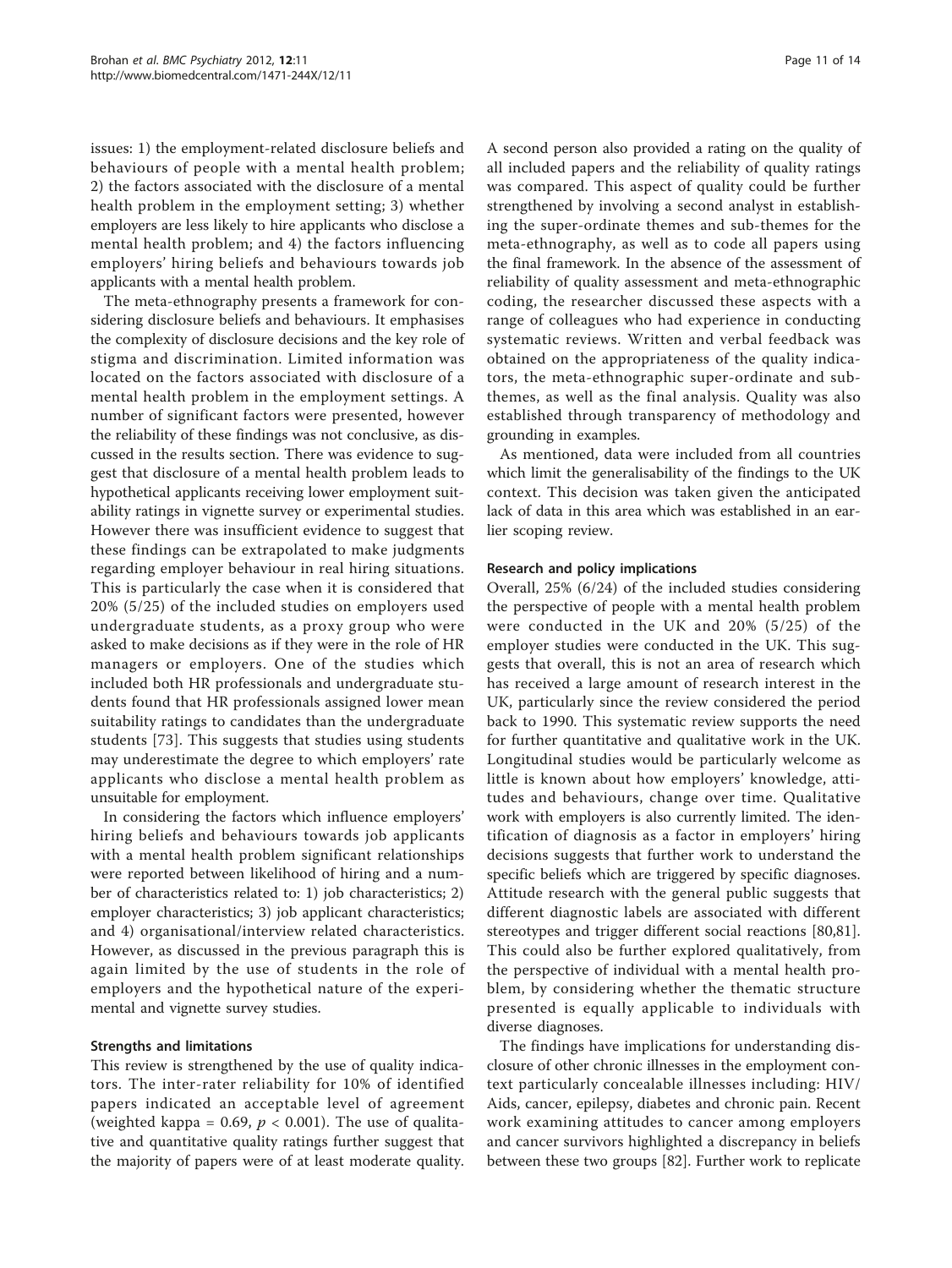<span id="page-11-0"></span>the review in these areas would allow a comprehensive picture of disclosure of concealable health conditions.

Awareness among employers of what constitutes a mental health problem and of the prevalence of mental health problems had significantly improved between 2006 and 2009. However, this increase did not translate into an increased use of formal mental health policies in the workplace or an increase in employers' knowledge about the law regarding mental health in the work place [[43\]](#page-12-0). This systematic review emphasises the need for employers' concerns to be discussed frankly with appropriate mechanisms to develop their confidence in their abilities to manage individuals with mental health problems [[42](#page-12-0)]. Occupational health professional have a key role to play in this task [[83](#page-13-0)]. By considering evidence on the workplace beliefs and behaviours of employers, occupational health advisors can dispel myths and address concerns regarding hiring, managing and working with individuals with a mental health problem. A recent review suggests that 'recovery-oriented' and 'see the person messages', may be particularly suitable for use in public health campaigns [[84](#page-13-0)]. Similarly, targeting interventions around these messages may be useful for employers. This review further suggests a role for interventions that focus on workplace and non workplace social contact with individuals with a mental health problem, as well as a focus on clarifying current legislations.

#### Conclusions

This review has considered the beliefs and behaviours of people with a mental health problem regarding disclosure in the employment context. It has also considered the beliefs and behaviours of employers or people with hiring responsibility. By presenting evidence from the perspective of individuals on both sides of the employment interaction, this review has provided an integrated perspective on the impact of disclosure of a mental health problem on employment outcomes. Furthermore, this information is of significance in assessing the effectiveness of the disability discrimination provisions of the Equality Act 2010 where protection is dependent upon whether the employee/potential employee has disclosed their mental disability to the employer.

#### Additional material

[Additional file 1: T](http://www.biomedcentral.com/content/supplementary/1471-244X-12-11-S1.DOC)able S1. Studies investigating disclosure beliefs, behaviours and associated factors.

[Additional file 2: T](http://www.biomedcentral.com/content/supplementary/1471-244X-12-11-S2.DOC)able S2. Studies assessing employers hiring beliefs, behaviours and associated factors.

#### Acknowledgements

This research was supported by funding from the Trustees of South London and Maudsley NHS Foundation Trust. Support was also provided by the

National Institute for Health Research (NIHR) under its Programme Grants for Applied Research scheme (RP-PG-0606-1053). The views expressed in this publication are those of the author(s) and not necessarily those of the Trustees of SLAM, the NHS, the NIHR or the Department of Health. GT is also funded through a NIHR Specialist Mental Health Biomedical Research Centre at the Institute of Psychiatry, King's College London and the South London and Maudsley NHS Foundation Trust.

#### Author details

<sup>1</sup>Health Service and Population Research Department, Institute of Psychiatry, King's College London, England SE5 8AF, UK. <sup>2</sup>Nottingham Law School Nottingham Trent University, Belgrave Centre, Chauser Street, Nottingham NG1 5LP, UK.

#### Authors' contributions

EB designed and completed this systematic review as part of her PhD research under the supervision of GT and MS. CH provided guidance on the psychiatric literature. KW provided guidance on the legal aspects of disclosure and contributed to the background section. SC and EAB provided guidance on systematic reviewing. EM contributed to second coding 10% of all studies and coding the quality of all included studies. All authors contributed to revising the manuscript. All authors read and approved the final manuscript.

#### Competing interests

The authors declare that they have no competing interests.

Received: 6 September 2011 Accepted: 16 February 2012 Published: 16 February 2012

#### References

- 1. Cozby P: [Self-disclosure: A literature review.](http://www.ncbi.nlm.nih.gov/pubmed/4567729?dopt=Abstract) Psychol Bull 1973, 79:73-91.
- 2. Wheat K, Brohan E, Henderson C, Thornicroft G: [Mental illness and the](http://www.ncbi.nlm.nih.gov/pubmed/20200178?dopt=Abstract) [workplace: conceal or reveal.](http://www.ncbi.nlm.nih.gov/pubmed/20200178?dopt=Abstract) J R Soc Med 2010, 103:83-86.
- 3. Wahl OF: Mental health consumers' experience of stigma. Schizophrenia Bull 1999, 25:467-478.
- 4. Thornicroft G, Brohan E, Rose D, Sartorius N, Leese M, The INDIGO Study Group: Global pattern of anticipated and experienced discrimination against people with Schizophrenia. The Lancet 2009, 373:408-415.
- 5. Frable DES: Dimensions of marginality: distinctions among those who are different. Personality Social Psychol Bull 1993, 19:370-380.
- 6. Goffman E: Stigma: Notes on the Management of Spoiled Identity Harmondsworth, Middlesex: Penguin Books; 1963.
- 7. Stuart H: Mental illness and employment discrimination. Current Opin Psychiatry 2006, 19:522-526.
- 8. Sharac J, McCrone P, Clement S, Thornicroft G: The economic impact of mental health stigma and discrimination: a systematic review. Epidemiol Psichiatria Sociale 2010, 19(3):223-232.
- 9. Stone DL, Colella A: A model of factors affecting the treatment of disabled individuals in organisations. Acad Manag Rev 1996, 21:96-104.
- 10. Ren LR, Paetzold RL, Colella A: A meta-analysis of experimental studies on the effects of disability on human resource judgments. Human Resour Manag Rev 2008, 18:191-203.
- 11. Krupa T, Kirsh B, Cockburn L, Gewurtz R: Understanding the stigma of mental illness in employment. Work: J Prevention Assess Rehabil 2009, 33:413-425.
- 12. MacDonald-Wilson K, Whitman A: Encouraging disclosure of psychiatric disability: Mental health consumer and service provider perspectives on what employers do. Am Rehabil 1995, 21:15-19.
- 13. MacDonald-Wilson KL: Managing disclosure of psychiatric disabilities to employers. J Appl Rehabil Counseling 2005, 36:11-21.
- 14. Hernandez B, Keys C, Balcazar F: Employer attitudes toward workers with disabilities and their ada employment rights: a literature review. J Rehabil 2000, 66(4):6-16.
- 15. Corrigan P, Lundin R: Don't Call Me Nuts Tinley Par: Recovery Press; 2001.
- 16. Gilbride D, Stensrud R, Vandergoot D, Golden K: Identification of the characteristics of work environments and employers open to hiring and accommodating people with disabilities. Rehabil Counseling Bull 2003, 46:130-137.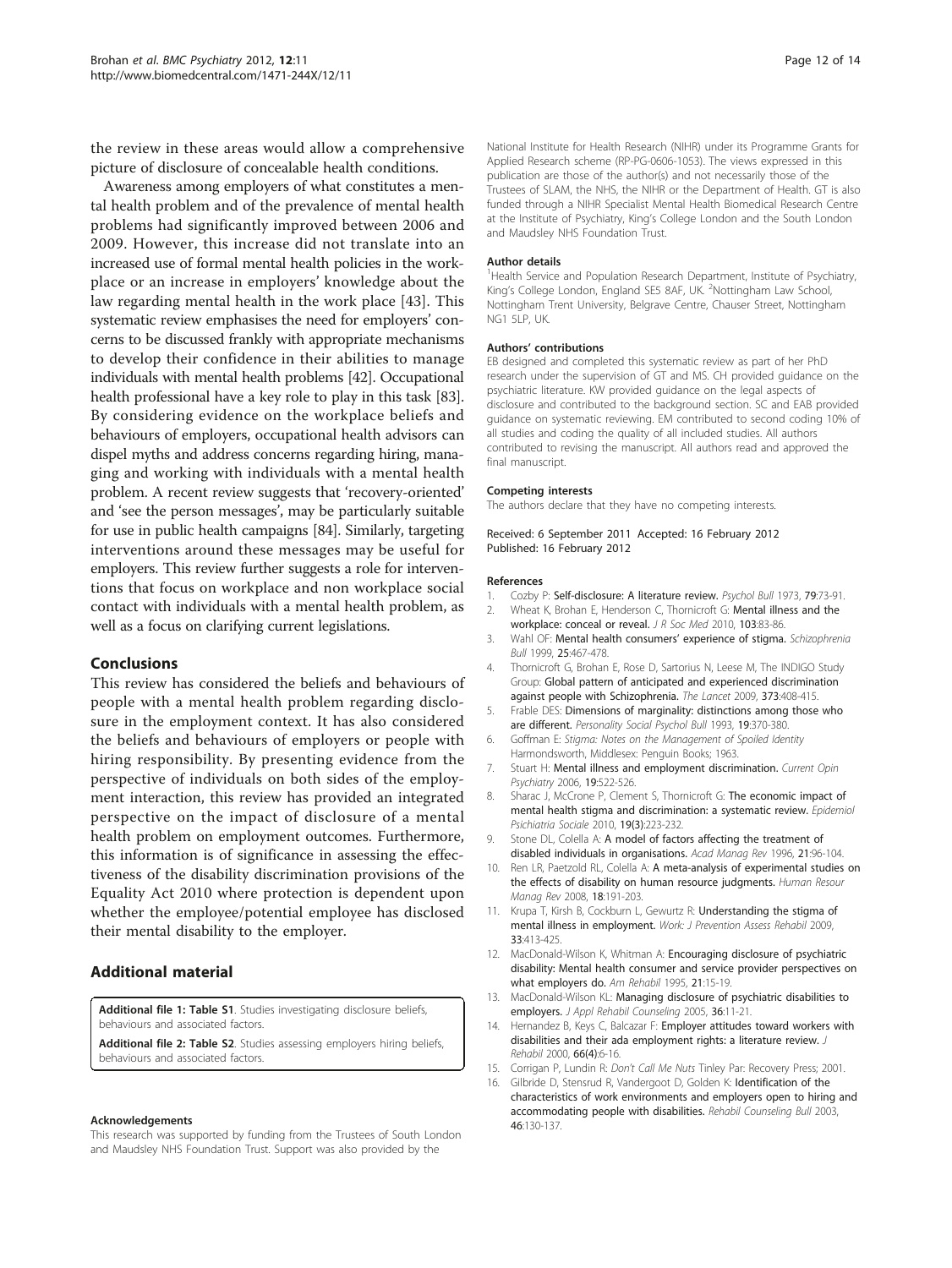- <span id="page-12-0"></span>17. Tal A, Moran G, Rooth D, Bendick M: Using situation testing to document employment discrimination against persons with psychiatric disabilities. Employee Relations Law J 2009, 35:82-102.
- 18. Thompson ResearchSoft. Reference Manager Professional Edition Version 11.0. 2005.
- 19. Thomas BH, Ciliska D, Dobbins M, Micucci S: A process for systematically reviewing the literature: providing the research evidence for public health nursing interventions. Worldviews on Evidence-Based Nurs 2004, 1:176-184.
- 20. Crombie I: The Pocket Guide to Critical Appraisal: A Handbook for Healthcare Professionals London: BMJ Books; 1996.
- 21. Mays N, Pope C: Assessing quality in qualitative research. British Med J 2000, 320:50-52.
- 22. Popay J, Rogers A, Williams G: Rationale and standards for the systematic review of qualitative literature in health services research. Qualitative Health Res 1998, 8:341-351.
- 23. Public Health Resource Unit: Critical Skills Appraisal Programme (CASP): Qualitative research 2006.
- 24. Lund C, Breen A, Flisher AJ, Kakuma R, Corrigall J, Joska JA, et al: Poverty and common mental disorders in low and middle income countries: a systematic review. Social Sci Med 2010, 71:517-528.
- 25. Britten N, Campbell R, Pope C, Donovan J, Morgan M, Pill R: Using meta ethnography to synthesise qualitative research: a worked example. J Health Serv Res Pol 2002, 7:209-215.
- 26. Noblit GW, Hare RD: Meta-ethnography: synthesising qualitative studies Newbury Park: Sage; 1988.
- 27. QSR International Pty Ltd.: NVivo qualitative data analysis software Version 8 2008.
- 28. Gioia D, Brekke JS: Knowledge and use of workplace accommodations and protections by young adults with schizophrenia: a mixed method study. Psychiatric Serv 2003, 54:304.
- 29. Munir F, Leka S, Griffiths A: Dealing with self-management of chronic illness at work: predictors for self-disclosure. Social Sci Med 2005, 60:1397-1407.
- 30. Munir F, Pryce J, Haslam C, Leka S, Griffiths A: Gender differences in manages chronic illness at work: exploring predictors for disclosure. J Vocational Rehabil 2006, 25:173-180.
- 31. Munir F, Yarker J, Haslam C, Long H, Leka S, Griffiths A, et al: [Work factors](http://www.ncbi.nlm.nih.gov/pubmed/17333379?dopt=Abstract) [related to psychological and health-related distress among employees](http://www.ncbi.nlm.nih.gov/pubmed/17333379?dopt=Abstract) [with chronic illnesses.](http://www.ncbi.nlm.nih.gov/pubmed/17333379?dopt=Abstract) J Occup Rehabil 2007, 17:259-277.
- 32. Ellison ML, Russinova Z, Lyass A, Rogers ES: Professionals and managers with severe mental illnesses: findings from a national survey. J Nervous Mental Dis 2008, 196(3):179-189.
- 33. Lee S, Chiu MY, Tsang A, Chui H, Kleinman A: Stigmatizing experience and structural discrimination associated with the treatment of schizophrenia in Hong Kong. Social Sci Med 2006, 62:1685-1696.
- 34. Tsang HWH, Angell B, Corrigan PW, Lee Y, Shi K, Lam CS, et al: A crosscultural study of employers' concerns about hiring people with psychotic disorder: implications for recovery. Social Psychiatry Psychiatric Epidemiol 2007, 42:723-733.
- 35. Corrigan PW, Kuwabara S, Tsang H, Shi K, Larson J, Lam CS, et al: Disability and work-related attitudes in employers from Beijing, Chicago, and Hong Kong. Intl J Rehabil Res 2008, 31:347-350.
- 36. Haj-Yahia MM: Attitudes towards mentally ill people and willingness to employ them in Arab society. Intl Sociology 1999, 14:173-193.
- 37. Hand C, Tryssenaar J: Small business employers' views on hiring individuals with mental illness. Psychiatric Rehabil J 2006, 29:166-173.
- 38. Fodor EM: Right-wing authoritarianism and managerial assessment of a Schizophrenic candidate. J Appl Social Psychol 2006, 36:953-978.
- 39. Jackson CJ, Furnham A, Willen K: Employer willingness to comply with the disability discrimination act regarding staff selection in the UK. J Occup Organisational Psychol 2000, 73:119-129.
- 40. Diksa E, Rogers ES: Employer concerns about hiring persons with psychiatric disability: results of the employer attitude questionnaire. Rehabil Counseling Bull 1996, 40:31-44.
- 41. Ozawa A, Yaeda J: Employer attitudes toward employing persons with psychiatric disability in Japan. J Vocational Rehabil 2007, 26:105-113.
- Brohan E, Henderson C, Little K, Thornicroft G: Employees with mental health problems: survey of UK employers' knowledge, attitudes and workplace practices. Epidemiol Psichiatria Sociale 2010, 19:326-332.
- 43. Little K, Henderson C, Brohan E, Thornicroft G: Employers' attitudes to people with mental health problems in the work place in Britain: changes between 2006 and 2009. Epidemiol Psychiatric Sci 2010, 20:73-81.
- 44. Gilbride D, Stensrud R, Ehlers C, Evans E, Peterson C: Employer's attitude towards hiring persons with disabilities and vocational rehabilitation services. J Rehabil 2000, 66:17-25.
- 45. Herzig H, Thole B: Employers' attitudes towards employment of people with mental illnesses in Mzuzu, Malawi. East African Med J 1998, 75:428-431.
- 46. Fenton JW, O'Hanlon D, Allen D: Does having been on a 'section' reduce your chances of getting a job. Psychiatric Bulletin 2003, 27:177-178.
- 47. Scheid TL: Employment of individuals with mental disabilities: business response to the ADA's challenge. Beh Sci Law 1999, 17:91.
- 48. Scheid TL: Stigma as a barrier to employment: mental disability and the Americans with Disabilities Act. Intl J Law Psychiatry 2005, 28:670-690.
- 49. Manning C, White PD: Attitudes of employers to the mentally ill. Psychiatric Bull 1995, 19:541-543.
- 50. Bricout JC, Bentley KJ: Disability status and perceptions of employability by employers. Social Work Res 2000, 24:87-95.
- 51. Pearson V, Ip F, Ho KK, Hui H, Yip N, Lo E: To tell or not to tell; disability disclosure and job application outcomes. J Rehabil 2003, 69:35-38.
- 52. Zissi A, Rontos C, Papageorgiou D, Pierrakou C, Chtouris S: Greek employers attitudes to employing people with disabilities: effects of the type of disability. Scandinavian J Disability Res 2007, 9:14-25.
- 53. Tse S: What do employers think about employing people with experience of mental illness in New Zealand workplaces? Work: A J Prevention Assess Rehabil 2004, 23:267-274.
- 54. Hauck K, Chard G: How do employees and managers perceive depression: a worksite case study. Work: A J Prevention Assess Rehabil 2009, 33:13-22.
- 55. Marwaha S, Johnson S: Views and Experiences of employment among people with psychosis: a qualitative descriptive study. Intl J Social Psychiatry 2005, 51:302-316.
- 56. Goldberg SG, Killeen MB, O'Day B: The disclosure conundrum: how people with psychiatric disabilities navigate employment. Psychol Pub Pol Law 2005, 11:500.
- 57. Joyce T, McMillan M, Hazelton M: The workplace and nurses with a mental illness. Intl J Mental Health Nurs 2009, 18:391-397.
- 58. Allen S, Carlson G: To conceal or disclose a disabling condition? A dilemma of employment transition. J Vocational Rehabil 2003, 19:19-30.
- 59. Nithsdale V, Davies J, Croucher P: [Psychosis and the experience of](http://www.ncbi.nlm.nih.gov/pubmed/18401690?dopt=Abstract) [employment.](http://www.ncbi.nlm.nih.gov/pubmed/18401690?dopt=Abstract) J Occup Rehabil 2008, 18:175-182.
- 60. Michalak EE, Yatham LN, Maxwell V, Hale S, Lam RW: The impact of bipolar disorder upon work functioning: a qualitative analysis. Bipolar Disorders 2007, 1-2:126-143.
- 61. Auerbach ES, Richardson P: The long-term work experiences of persons with severe and persistent mental illness. Psychiatric Rehabil J 2005, 28:267-273.
- 62. Dalgin RS, Gilbride D: Perspectives of people with psychiatric disabilities on employment disclosure. Psychiatric Rehabil J 2003, 26:306-310.
- 63. Boyce M, Secker J, Johnson R, Floyd M, Grove B, Schneider J, et al: Mental health service users' experiences of returning to paid employment. Disability Soc 2008, 23:77-88.
- Killeen MB, O'Day BL: Challenging expectations: how Individuals with Psychiatric disabilities find and keep work. Psychiatric Rehabil J 2004, 28:157-163.
- 65. Owen CL: To tell or not to tell: Disclosure of a psychiatric condition in the workplace. 2004, Unpublished PhD dissertation. Boston University. Available via UMI Dissertation Services [http://disexpress.umi.com/ dxweb#results.
- 66. Dinos S, Stevens S, Serfaty M, Weich S, King M: Stigma: the feelings and experiences of 46 people with mental illness. Qualitative study. British J Psychiatry 2004, 184:176-181.
- 67. Schulze B, Angermeyer MC: Subjective experiences of stigma. A focus group study of schizophrenic patients, their relatives and mental health professionals. Social Sci Med 2003, 56:299-312.
- O'Day B, Killeen MB, Goldberg SG: Not just any job: People with psychiatric disabilities build careers. J Vocational Rehabil 2006, 25:119-131.
- Bergmans Y, Carruthers A, Ewanchuk E, James J, Wren K, Yager C: [Moving](http://www.ncbi.nlm.nih.gov/pubmed/19923661?dopt=Abstract) [from full-time healing work to paid employment: challenges and](http://www.ncbi.nlm.nih.gov/pubmed/19923661?dopt=Abstract) [celebrations.](http://www.ncbi.nlm.nih.gov/pubmed/19923661?dopt=Abstract) Work 2009, 33:389-394.